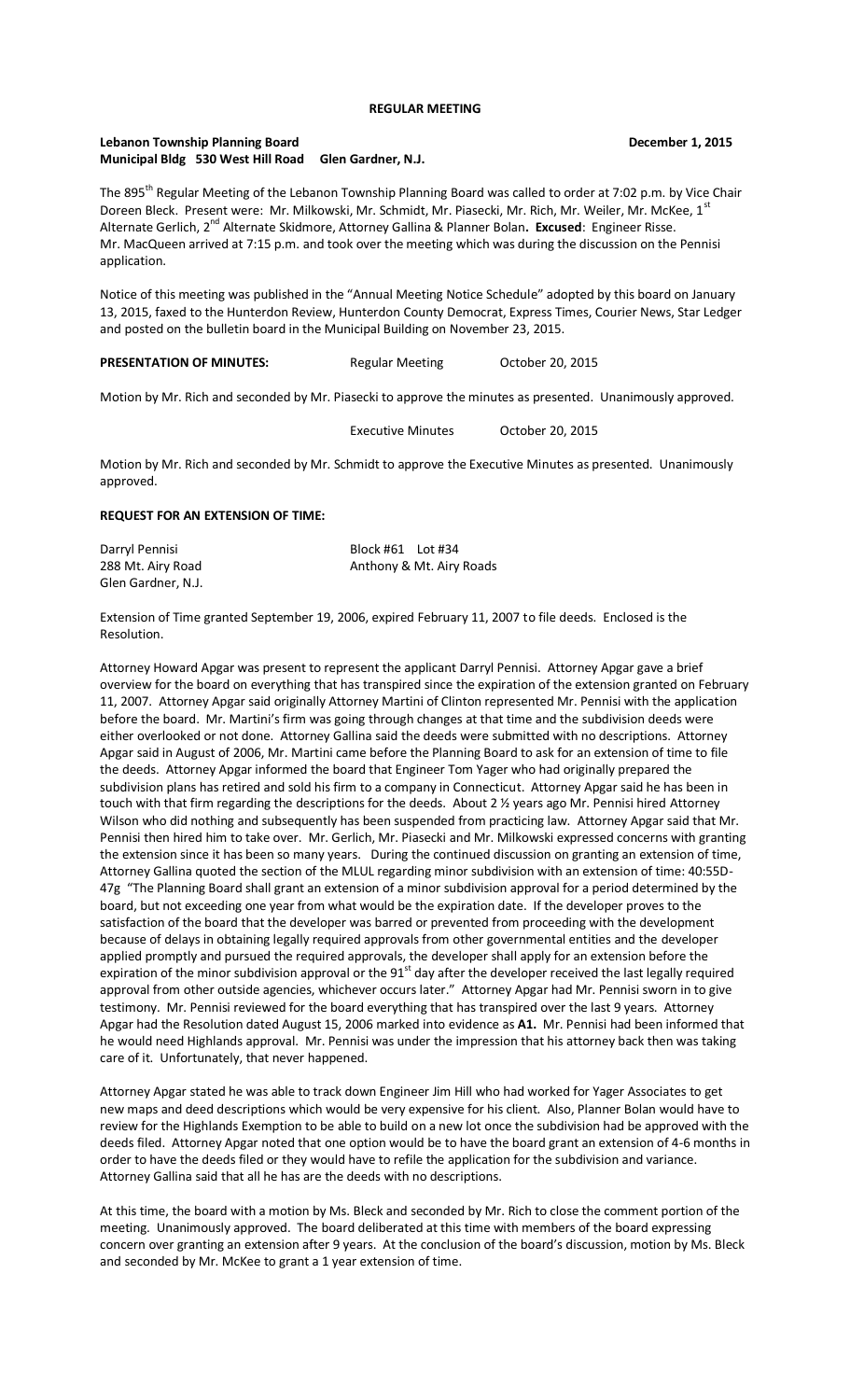# **Lebanon Township Planning Board December 1, 2015 Page 2**

| <b>ROLL CALL</b> | Yes: | Mr. Milkowski | <b>No:</b> Mr. Schmidt | Abstain: Mr. MacQueen |
|------------------|------|---------------|------------------------|-----------------------|
|                  |      | Ms. Bleck     | Mr. Gerlich            |                       |
|                  |      | Mr. McKee     | Mr. Piasecki           |                       |
|                  |      |               | Mr. Rich               |                       |
|                  |      |               | Mr. Weiler             |                       |
|                  |      |               | Mr. Skidmore           |                       |

#### **Attorney Gallina will prepare the Resolution to be on the February 2, 2016 Agenda.**

**FYI:** Letter from Malick & Scherer, Engrs. re: H.C. Structure L-116 at Trimmer Road over Teetertown Brook sent to NJDEP since some or all work being proposed is in a flood hazard area or riparian zone.

### **ITEMS FOR DISCUSSION:**

### **a. Budget 2016**

The board reviewed the proposed budget for 2016. After a brief discussion, motion by Mr. Piasecki and seconded by Mr. Rich to approve the proposed budget and forward to the Township Committee for consideration. Unanimously approved.

### **b. The following Board Terms Expire on December 31, 2015:**

 Mayor 1 year term Committeeman, 1 year term Doreen Bleck, 4 year term E.J. Skidmore, Alternate I - 2 year term

Chairman MacQueen asked the two regular board members and Mr. Milkowski if they would like to be reappointed for another term. Both Ms. Bleck and Mr. Skidmore said yes. Mr. Milkowski is looking forward to being reappointed as the Class III Committeeman Board Member. Mr. McKee informed the board that he will not be Mayor next year and that the Township Committee will decide tomorrow night who will be Mayor for 2016. The board expressed their appreciation and contribution that Mayor McKee made over the 3 years he sat as the Class I member of the Planning Board.

#### **c. Set date for Reorganization Meeting: January 19, 2016**

The board discussed dates for their Reorganization and decided since there was no application pending for January to have the Reorganization on Tuesday February 2, 2016 at 7:00 p.m. Ms. Glashoff said in case of inclement weather she would like to add the  $3^{rd}$  Tuesday of February as a backup. The board agreed.

## **PRESENTATION OF BILLS & REPORT:**

|                      | Total: \$1,906.00 |             |
|----------------------|-------------------|-------------|
| b Bayer/Risse Engrs. |                   | $5\,510.00$ |
| a. Michael Bolan, PP |                   | \$1,396.00  |

Motion by Mr. Gerlich and seconded by Ms. Bleck to approve the bills for payment. Unanimously approved.

## **CORRESPONDENCE:**

a. Ltr to Toll Bros. re: affordable housing

b. NJ Planner – September/October 2015

#### **The Chairman will announce that the Board will go into Executive Session at this time and asked for a motion.**

Motion by Ms. Bleck and seconded by Mr. Rich to have the board go into Closed Executive Session at 8:00 p.m. Unanimously approved.

### **RESOLUTION NO: 04-2015**

**WHEREAS,** Section 7(b) of the Open Public Meetings Act 1.1975 c.231 NJSA 10:4-12(b)(8) permits the exclusion of the public from Planning Board Meetings where certain matters are to be discussed; and

**WHEREAS,** the Open Public Meetings Act also recognizes exceptions to the right of the public to attend portions of such meetings; and

**WHEREAS,** the Lebanon Township Planning Board is desirous to meet to discuss potential litigation;